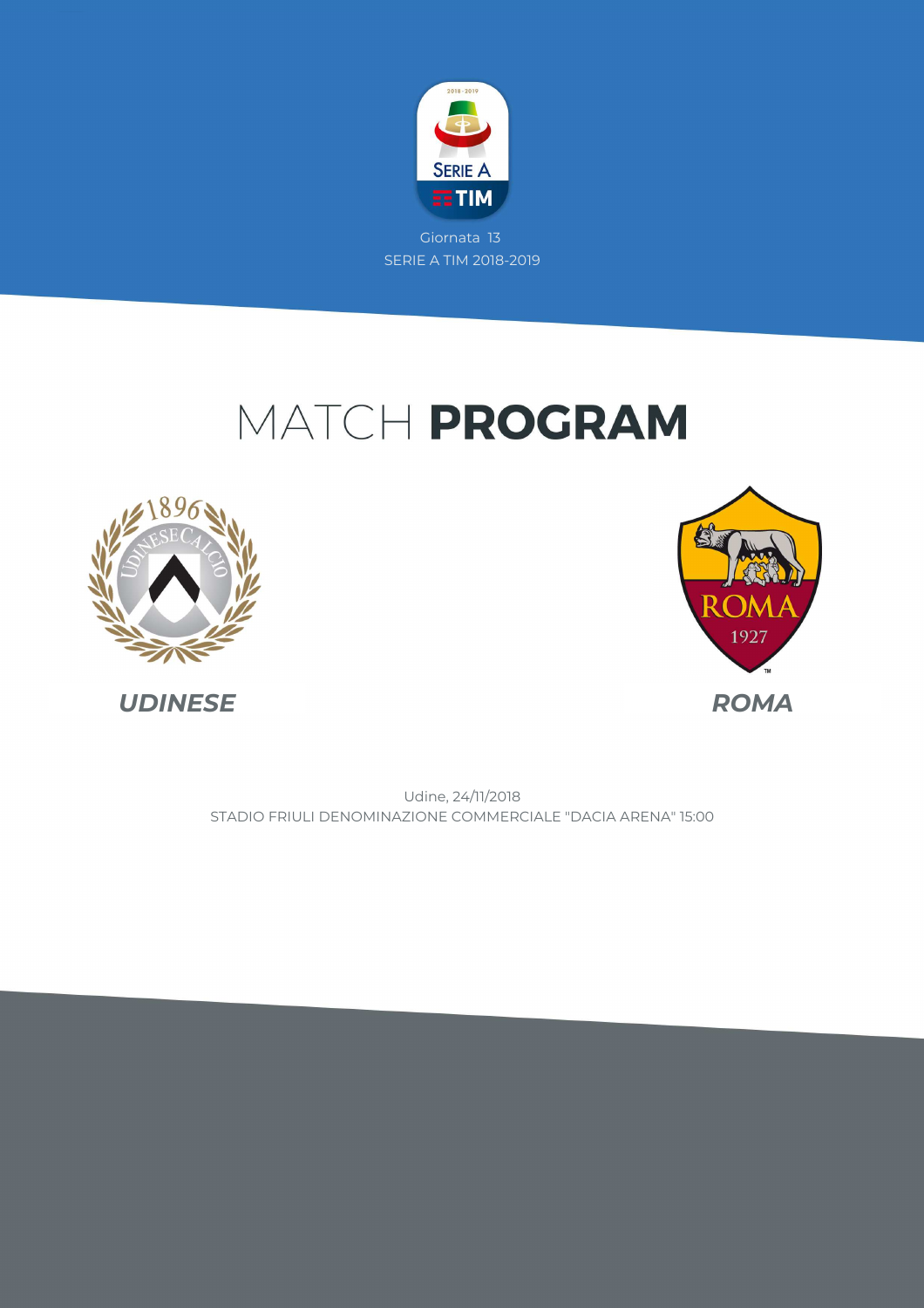## MATCH PROGRAM



### UDINESE *vs* ROMA

Udine, 24/11/2018

STADIO FRIULI DENOMINAZIONE COMMERCIALE "DACIA ARENA" 15:00



## *RISULTATI STAGIONALI*

Giornata 13

SERIE A TIM 2018-2019

| <b>TOTALI</b>         | <b>PTI</b>     | <b>GIOC</b> | <b>VINTE</b>           | <b>NULLE</b> | <b>PERSE</b> | GF | GS | <b>DIFF.RETI</b>            |
|-----------------------|----------------|-------------|------------------------|--------------|--------------|----|----|-----------------------------|
| <b>UDINESE</b>        | 9              | 12          | 2                      | 3            | 7            | 77 | 18 | $-7/$                       |
| <b>ROMA</b>           | <b>19</b>      | 12          | 15                     | 4            | 3            | 22 | 15 | $+7$                        |
| <b>CASA/TRASFERTA</b> | <b>PTI</b>     | <b>GIOC</b> | <b>VINTE</b>           | <b>NULLE</b> | <b>PERSE</b> | GF | GS | <b>MEDIA</b><br><b>GOAL</b> |
| <b>UDINESE</b>        | $\overline{4}$ | 6           |                        |              | 4            | 3  | 9  | 0.5                         |
| <b>ROMA</b>           | 8              | 6           | $\mathbf{\Omega}$<br>≃ | າ            | ີ<br>74      | 6  | 6  |                             |

### *ULTIMI PRECEDENTI*

| 2017-18 25 \ G | <b>UDINESE</b>                                                                    | <b>ROMA</b>                                                       |         |
|----------------|-----------------------------------------------------------------------------------|-------------------------------------------------------------------|---------|
| 17/02/2018     |                                                                                   | 25'(2°T) C. UNDER, 45'(2°T) D. PEROTTI                            | $O - 2$ |
| 2017-18 6 \ G  | <b>ROMA</b>                                                                       | <b>UDINESE</b>                                                    |         |
| 23/09/2017     | 12'(1°T) E. DZEKO, 30'(1°T) EL SHAARAWY, 45'(1°T) EL<br><b>SHAARAWY</b>           | 45'(2°T) J. STRYGER LARSEN                                        | $3 - 7$ |
| 2016-17 20 \ G | <b>UDINESE</b>                                                                    | <b>ROMA</b>                                                       |         |
| 15/01/2017     |                                                                                   | 12'(1°T) R. NAINGGOLAN                                            | $O-7$   |
| 2016-171 ^ G   | <b>ROMA</b>                                                                       | <b>UDINESE</b>                                                    |         |
| 20/08/2016     | 20'(2°T) D. PEROTTI, 30'(2°T) D. PEROTTI, 37'(2°T) E.<br>DZEKO. 39'(2°T) M. SALAH |                                                                   | $4 - 0$ |
| 2015-16 29 \ G | <b>UDINESE</b>                                                                    | <b>ROMA</b>                                                       |         |
| 13/03/2016     | 40'(2°T) B. FERNANDES                                                             | 15'(1 <sup>°</sup> T) E. DZEKO, 29'(2 <sup>°</sup> T) A. FLORENZI | $1 - 2$ |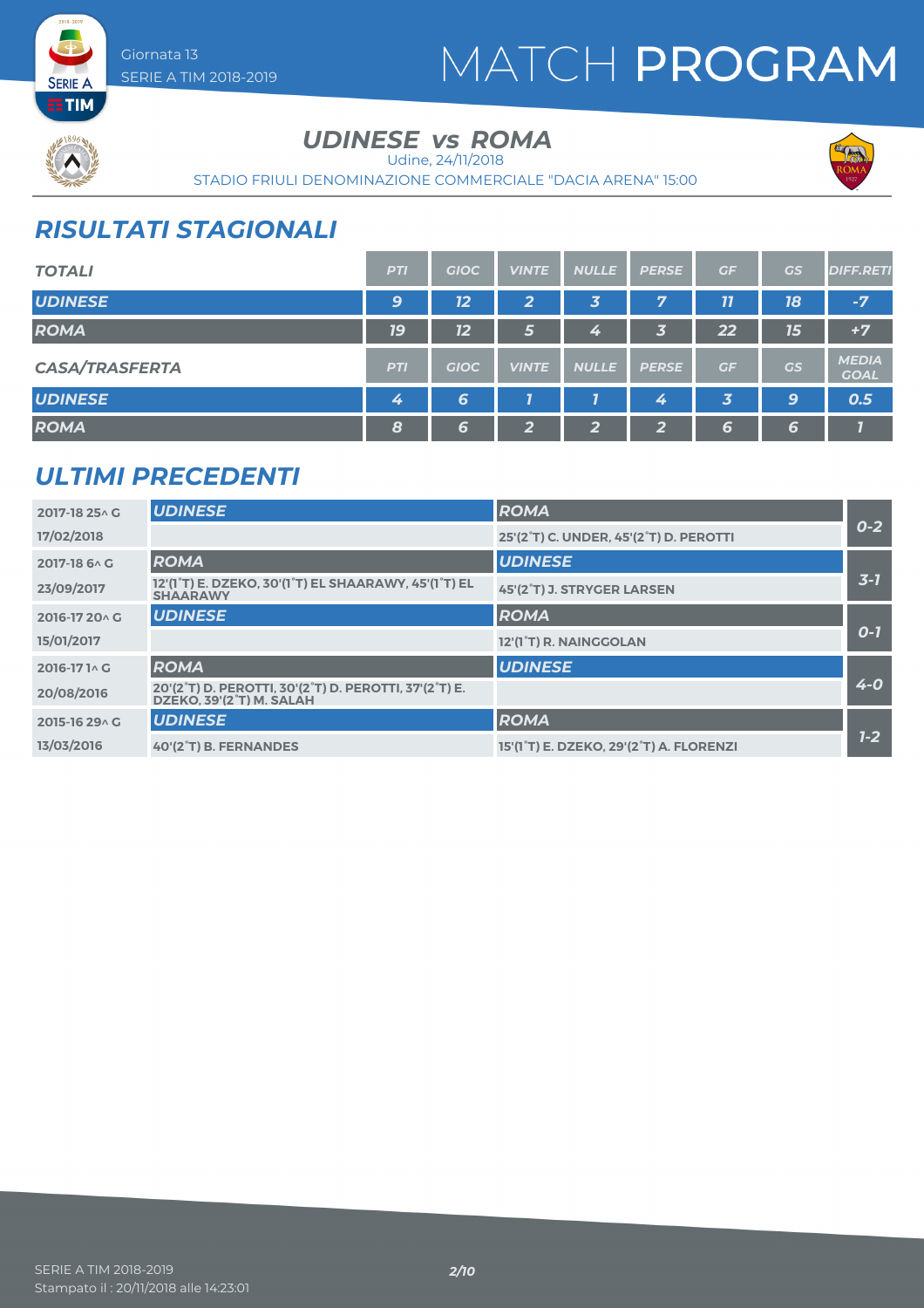## MATCH PROGRAM



SERIE A

UDINESE *vs* ROMA

Udine, 24/11/2018

STADIO FRIULI DENOMINAZIONE COMMERCIALE "DACIA ARENA" 15:00



## *ROSA DELLE SQUADRE*

| <b>UDINESE</b>                | PRES. A              | <b>GOL A</b>     | <b>GOL 2018-19</b>      | PRES. 2018-19    | MIN. 2018-19     |
|-------------------------------|----------------------|------------------|-------------------------|------------------|------------------|
| <b>PORTIERI</b>               |                      |                  |                         |                  |                  |
| <b>1 JUAN MUSSO</b>           | $\overline{3}$       | 5                | 5                       | 3                | 297              |
| <b>22 SIMONE SCUFFET</b>      | 39                   | 62               | 7 <sub>3</sub>          | $\mathbf{9}$     | 861              |
| <b>40 MANUEL GASPARINI</b>    | $\boldsymbol{O}$     | $\boldsymbol{0}$ | $\boldsymbol{O}$        | $\boldsymbol{O}$ | $\pmb{o}$        |
| 88 NICOLAS                    | 37                   | 76               | $\boldsymbol{O}$        | $\boldsymbol{O}$ | $\boldsymbol{0}$ |
| <b>DIFENSORI</b>              |                      |                  |                         |                  |                  |
| 2 MOLLA WAGUE                 | 40                   | $\overline{2}$   | $\boldsymbol{O}$        | $\overline{2}$   | 104              |
| 3 SAMIR                       | 67                   | $\overline{3}$   | $\boldsymbol{O}$        | 12               | <b>1126</b>      |
| <b>4 NICHOLAS OPOKU</b>       | 4                    | O                | $\boldsymbol{O}$        | 4                | 267              |
| <b>5 WILLIAM EKONG</b>        | 12                   | $\boldsymbol{0}$ | $\boldsymbol{O}$        | 12               | 1093             |
| <b>7 GIUSEPPE PEZZELLA</b>    | 34                   | O                | O                       | $\boldsymbol{0}$ | 0                |
| <b>17 BRAM NUYTINCK</b>       | 37                   | $\overline{I}$   | $\boldsymbol{O}$        | 10               | 858              |
| <b>18 HIDDE TER AVEST</b>     | 3                    | $\boldsymbol{o}$ | $\boldsymbol{O}$        | 3                | 204              |
| <b>19 JENS STRYGER LARSEN</b> | 42                   | $\overline{I}$   | $\boldsymbol{O}$        | 12               | <b>1158</b>      |
| <b>79 GABRIELE ANGELLA</b>    | 48                   | 5                | Ο                       | O                | $\pmb{o}$        |
| <b>CENTROCAMPISTI</b>         |                      |                  |                         |                  |                  |
| <b>6 SEKO FOFANA</b>          | 61                   | 9                | $\mathbf{I}$            | 12               | <b>1158</b>      |
| <b>8 EMMANUEL BADU</b>        | 166                  | <b>70</b>        | $\boldsymbol{O}$        | $\boldsymbol{0}$ | $\boldsymbol{0}$ |
| <b>10 RODRIGO DE PAUL</b>     | 83                   | 13               | 5                       | 12               | 1143             |
| <b>11 VALON BEHRAMI</b>       | <b>196</b>           | $\sqrt{5}$       | $\boldsymbol{O}$        | $\mathbf{9}$     | 657              |
| <b>13 SVANTE INGELSSON</b>    | $\overline{7}$       | $\bf{7}$         | $\boldsymbol{O}$        | 0                | 0                |
| <b>21 SIMONE PONTISSO</b>     | $\overline{2}$       | $\boldsymbol{0}$ | $\boldsymbol{O}$        | $\boldsymbol{0}$ | $\boldsymbol{O}$ |
| 24 ALY MALLE'                 | O                    | $\boldsymbol{0}$ | O                       | Ο                | $\boldsymbol{0}$ |
| <b>25 GASPAR INIGUEZ</b>      | $\boldsymbol{O}$     | $\boldsymbol{0}$ | $\boldsymbol{0}$        | $\boldsymbol{O}$ | $\boldsymbol{o}$ |
| <b>33 PANAGIOTIS KONE</b>     | <b>160</b>           | 14               | $\boldsymbol{O}$        | 0                | 0                |
| <b>38 ROLANDO MANDRAGORA</b>  | 53                   | $\overline{2}$   | $\boldsymbol{O}$        | 11               | 953              |
| <b>72 ANTONIN BARAK</b>       | 41                   | 7                | $\boldsymbol{O}$        | 7                | 331              |
| 77 MARCO D'ALESSANDRO         | <b>107</b>           | 5                | $\boldsymbol{O}$        | 5                | 91               |
| 98 MAMADOU COULIBALY          | 9                    | $\boldsymbol{O}$ | 0                       | Ο                | 0                |
| 99 ANDRIJA BALIC              | 27                   | $\overline{I}$   | $\boldsymbol{0}$        | $\overline{2}$   | 27               |
| <b>ATTACCANTI</b>             |                      |                  |                         |                  |                  |
| <b>9 FELIPE VIZEU</b>         | 3                    | O                | O                       | 3                | 26               |
| <b>14 PETAR MICIN</b>         | $\boldsymbol{O}$     | $\boldsymbol{O}$ | 0                       | $\boldsymbol{0}$ | $\boldsymbol{o}$ |
| <b>15 KEVIN LASAGNA</b>       | 77                   | <b>19</b>        | $\overline{2}$          | 12               | 1005             |
| <b>16 DARWIN MACHIS</b>       | 8                    | $\boldsymbol{O}$ | $\boldsymbol{O}$        | 8                | 416              |
| 23 IGNACIO PUSSETTO           | 11                   | $\overline{2}$   | $\overline{\mathbf{2}}$ | 77               | 688              |
| <b>91 LUKASZ TEODORCZYK</b>   | 8                    | $\boldsymbol{O}$ | 0                       | 8                | 270              |
| <b>STAFF TECNICO</b>          |                      |                  |                         |                  |                  |
| <b>Allenatore</b>             | <b>DAVIDE NICOLA</b> |                  |                         |                  |                  |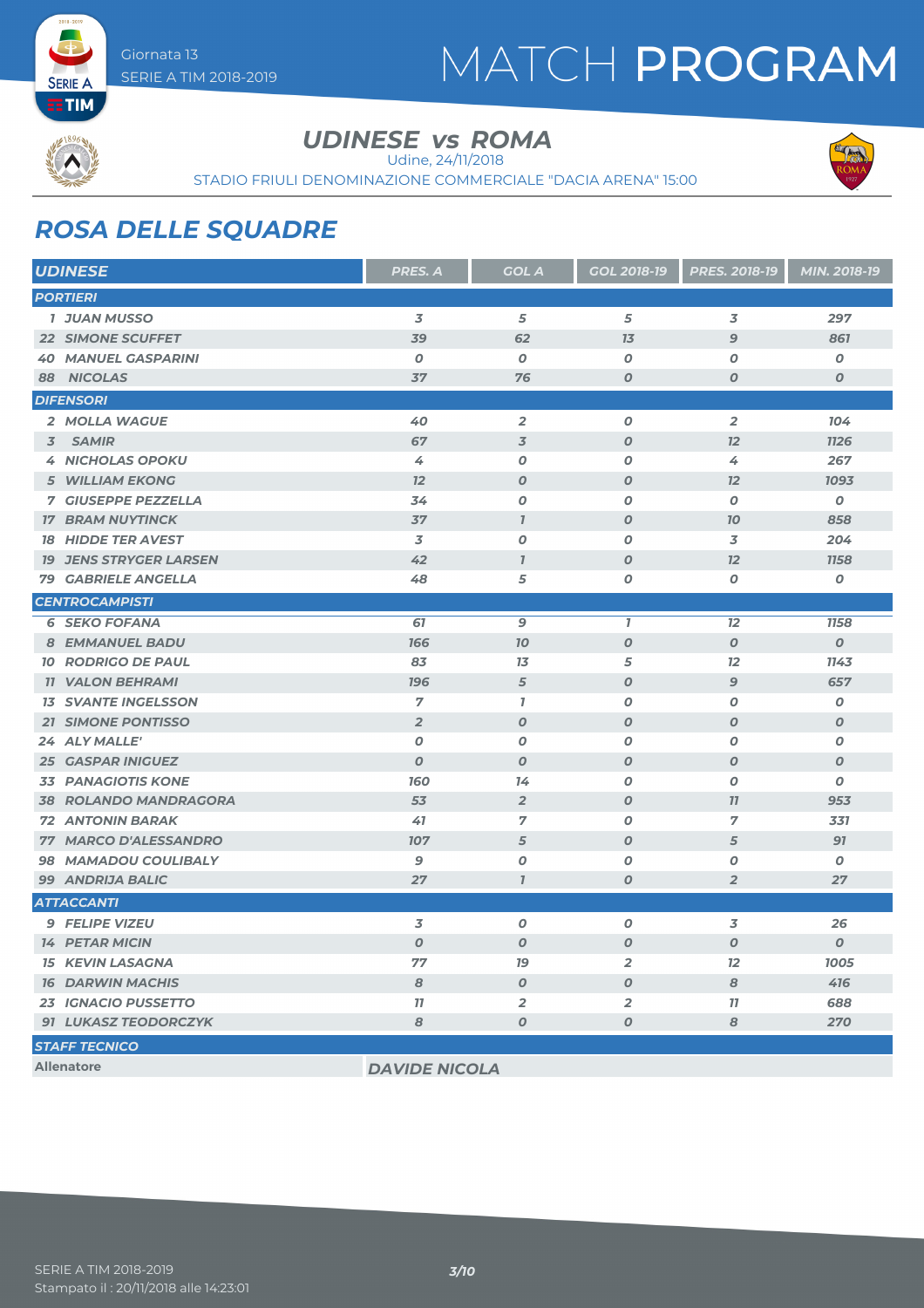# MATCH PROGRAM



**SERIE A** 

### UDINESE *vs* ROMA

Udine, 24/11/2018

STADIO FRIULI DENOMINAZIONE COMMERCIALE "DACIA ARENA" 15:00



| <b>ROMA</b>                  | <b>PRES. A</b>              | <b>GOL A</b>     | <b>GOL 2018-19</b> | PRES. 2018-19    | MIN. 2018-19     |
|------------------------------|-----------------------------|------------------|--------------------|------------------|------------------|
| <b>PORTIERI</b>              |                             |                  |                    |                  |                  |
| <b>1 PATRICK ROBIN OLSEN</b> | 12                          | 15               | 15                 | 12               | 1148             |
| <b>45 MATTEO CARDINALI</b>   | $\boldsymbol{O}$            | $\boldsymbol{0}$ | $\overline{O}$     | $\overline{O}$   | $\boldsymbol{O}$ |
| <b>63 DANIEL FUZATO</b>      | $\boldsymbol{o}$            | $\boldsymbol{0}$ | O                  | 0                | O                |
| <b>77 STEFANO GRECO</b>      | $\boldsymbol{O}$            | $\boldsymbol{0}$ | $\boldsymbol{O}$   | 0                | $\boldsymbol{O}$ |
| <b>83 ANTONIO MIRANTE</b>    | 339                         | 472              | 0                  | 0                | O                |
| <b>DIFENSORI</b>             |                             |                  |                    |                  |                  |
| <b>2 RICK KARSDORP</b>       | 3                           | $\boldsymbol{0}$ | $\boldsymbol{o}$   | $\overline{2}$   | 104              |
| <b>3 LUCA PELLEGRINI</b>     | 3                           | $\boldsymbol{0}$ | $\boldsymbol{O}$   | 3                | 148              |
| 5 JUAN JESUS                 | 158                         | $\overline{2}$   | $\mathbf{I}$       | 6                | 415              |
| <b>11 ALEKSANDAR KOLAROV</b> | 127                         | 70               | $\overline{2}$     | 70               | 894              |
| <b>15 IVAN MARCANO</b>       | 4                           | $\boldsymbol{0}$ | O                  | 4                | 285              |
| <b>18 DAVIDE SANTON</b>      | 706                         | $\boldsymbol{0}$ | $\boldsymbol{O}$   | 5                | 395              |
| <b>20 FEDERICO FAZIO</b>     | 81                          | 6                | $\overline{a}$     | 70               | 848              |
| <b>WILLIAM BIANDA</b><br>28  | $\boldsymbol{0}$            | $\boldsymbol{0}$ | $\boldsymbol{O}$   | $\boldsymbol{O}$ | $\boldsymbol{O}$ |
| <b>44 KOSTAS MANOLAS</b>     | 139                         | 5                | $\mathbf{I}$       | 10               | 890              |
| <b>CENTROCAMPISTI</b>        |                             |                  |                    |                  |                  |
| <b>4 BRYAN CRISTANTE</b>     | 82                          | 14               | $\overline{1}$     | 11               | 536              |
| <b>7 LORENZO PELLEGRINI</b>  | 85                          | 13               | $\overline{I}$     | 9                | 713              |
| <b>16 DANIELE DE ROSSI</b>   | 450                         | 42               | O                  | 9                | 708              |
| <b>19 ANTE CORIC</b>         | $\mathbf{7}$                | $\boldsymbol{0}$ | $\boldsymbol{O}$   | $\mathbf{I}$     | 25               |
| 22 NICOLO' ZANIOLO           | 3                           | $\boldsymbol{O}$ | O                  | 3                | <b>777</b>       |
| 24 ALESSANDRO FLORENZI       | 193                         | 24               | $\overline{2}$     | 70               | 775              |
| <b>27 JAVIER PASTORE</b>     | 76                          | 76               | $\overline{a}$     | 7                | 402              |
| <b>42 STEVEN NZONZI</b>      | 70                          | $\overline{1}$   | $\overline{I}$     | 70               | 906              |
| <b>ATTACCANTI</b>            |                             |                  |                    |                  |                  |
| <b>8 DIEGO PEROTTI</b>       | <b>116</b>                  | 21               | 0                  | $\mathbf{7}$     | 98               |
| <b>9 EDIN DZEKO</b>          | <b>715</b>                  | 55               | $\overline{2}$     | 77               | 988              |
| <b>14 PATRIK SCHICK</b>      | 60                          | 14               | $\mathbf{I}$       | 6                | 320              |
| <b>17 CENGIZ UNDER</b>       | 36                          | 8                | $\mathbf{I}$       | 70               | 678              |
| <b>34 JUSTIN KLUIVERT</b>    | $\overline{7}$              | $\boldsymbol{0}$ | O                  | $\overline{7}$   | 307              |
| <b>60 ZAN CELAR</b>          | $\boldsymbol{O}$            | $\boldsymbol{0}$ | $\boldsymbol{O}$   | $\boldsymbol{O}$ | $\boldsymbol{O}$ |
| 92 STEPHAN EL SHAARAWY       | 177                         | 49               | 5                  | 10               | 835              |
| <b>STAFF TECNICO</b>         |                             |                  |                    |                  |                  |
| <b>Allenatore</b>            | <b>EUSEBIO DI FRANCESCO</b> |                  |                    |                  |                  |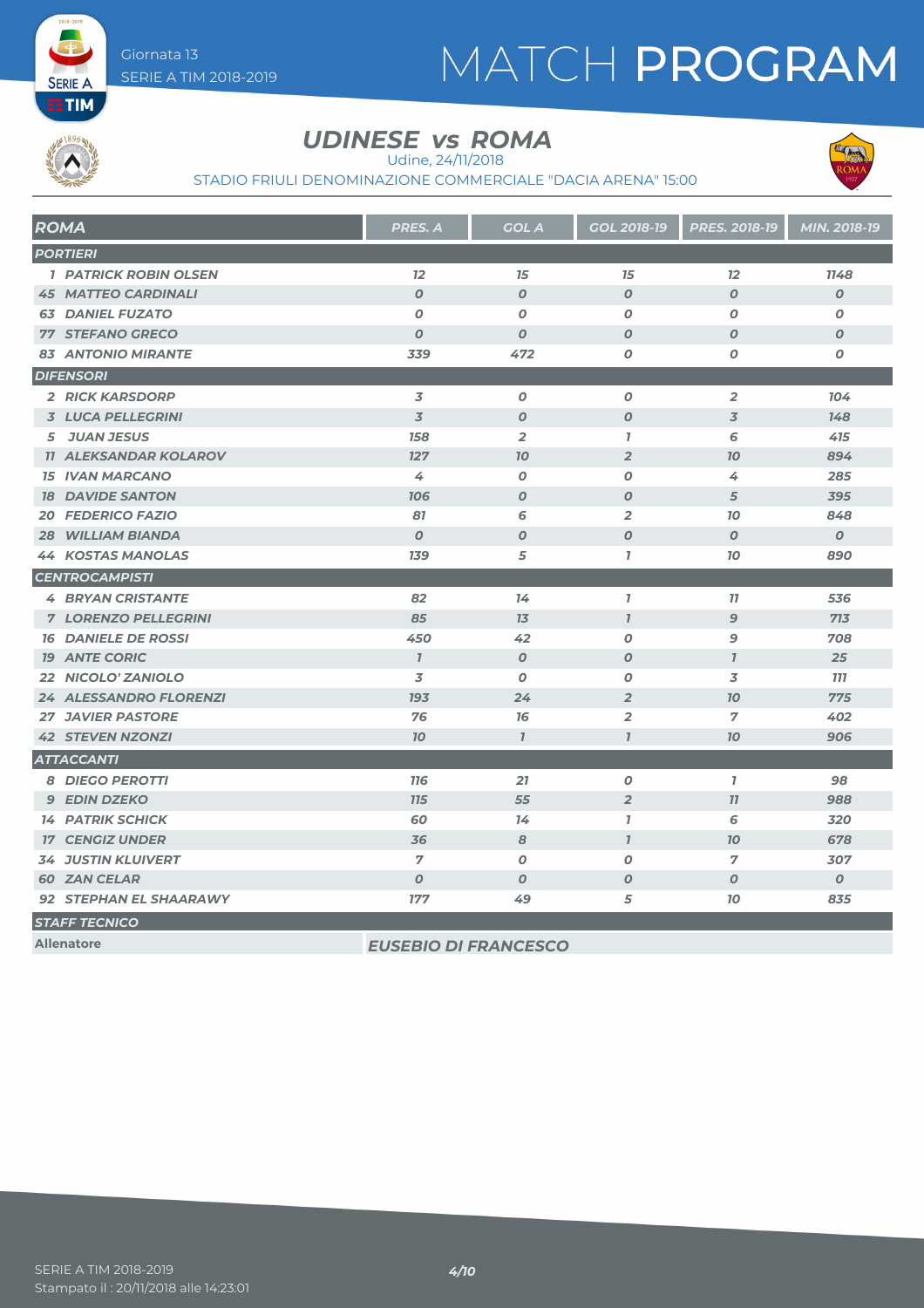## MATCH PROGRAM



**SERIE A** 

*UDINESE*

UDINESE *vs* ROMA

Udine, 24/11/2018

STADIO FRIULI DENOMINAZIONE COMMERCIALE "DACIA ARENA" 15:00



## *RENDIMENTO RECENTE*

| <b>UDINESE</b><br><b>EMPOLI</b><br>12^ GIORNATA<br>$2 - 7$<br><b>36'(2°T) I. PUSSETTO</b><br>11/11/2018<br>41'(1°T) M. ZAJC, 6'(2°T) F. CAPUTO<br><b>UDINESE</b><br><b>MILAN</b><br><b>11^ GIORNATA</b><br>$O-I$<br>52'(2°T) A. ROMAGNOLI<br>04/11/2018<br><b>UDINESE</b><br>10^ GIORNATA<br><b>GENOA</b><br>$2 - 2$<br>20'(2°T) K. LASAGNA, 25'(2°T) R. DE PAUL<br>28/10/2018<br>32'(1°T) ROMULO, 22'(2°T) C. ROMERO<br><b>UDINESE</b><br><b>NAPOLI</b><br>9^ GIORNATA<br>$0 - 3$<br>14'(1°T) FABIAN RUIZ, 37'(2°T) D. MERTENS, 41'(2°T) M.<br>20/10/2018<br><b>ROG</b><br><b>UDINESE</b><br><b>JUVENTUS</b><br><b>8^ GIORNATA</b><br>$0-2$<br>33'(1 <sup>°</sup> T) R. BENTANCUR, 37'(1 <sup>°</sup> T) C. RONALDO<br>06/10/2018 | ULINESE |  |  |
|------------------------------------------------------------------------------------------------------------------------------------------------------------------------------------------------------------------------------------------------------------------------------------------------------------------------------------------------------------------------------------------------------------------------------------------------------------------------------------------------------------------------------------------------------------------------------------------------------------------------------------------------------------------------------------------------------------------------------------|---------|--|--|
|                                                                                                                                                                                                                                                                                                                                                                                                                                                                                                                                                                                                                                                                                                                                    |         |  |  |
|                                                                                                                                                                                                                                                                                                                                                                                                                                                                                                                                                                                                                                                                                                                                    |         |  |  |
|                                                                                                                                                                                                                                                                                                                                                                                                                                                                                                                                                                                                                                                                                                                                    |         |  |  |
|                                                                                                                                                                                                                                                                                                                                                                                                                                                                                                                                                                                                                                                                                                                                    |         |  |  |
|                                                                                                                                                                                                                                                                                                                                                                                                                                                                                                                                                                                                                                                                                                                                    |         |  |  |
|                                                                                                                                                                                                                                                                                                                                                                                                                                                                                                                                                                                                                                                                                                                                    |         |  |  |
|                                                                                                                                                                                                                                                                                                                                                                                                                                                                                                                                                                                                                                                                                                                                    |         |  |  |
|                                                                                                                                                                                                                                                                                                                                                                                                                                                                                                                                                                                                                                                                                                                                    |         |  |  |
|                                                                                                                                                                                                                                                                                                                                                                                                                                                                                                                                                                                                                                                                                                                                    |         |  |  |
|                                                                                                                                                                                                                                                                                                                                                                                                                                                                                                                                                                                                                                                                                                                                    |         |  |  |

#### *ROMA*

| 12^ GIORNATA        | <b>ROMA</b>                                                                            | <b>SAMPDORIA</b>                          |         |
|---------------------|----------------------------------------------------------------------------------------|-------------------------------------------|---------|
| 11/11/2018          | 19'(1°T) JUAN JESUS, 14'(2°T) P. SCHICK, 27'(2°T) EL<br>SHAARAWY, 48'(2°T) EL SHAARAWY | <b>44'(2°T) G. DEFREL</b>                 | $4 - 7$ |
| <b>11^ GIORNATA</b> | <b>FIORENTINA</b>                                                                      | <b>ROMA</b>                               |         |
| 03/11/2018          | 33'(1°T) J. VERETOUT                                                                   | 40'(2°T) A. FLORENZI                      | $7 - 7$ |
| <b>10^ GIORNATA</b> | <b>NAPOLI</b>                                                                          | <b>ROMA</b>                               |         |
| 28/10/2018          | 45'(2°T) D. MERTENS                                                                    | 14'(1°T) EL SHAARAWY                      | $7 - 7$ |
| 9^ GIORNATA         | <b>ROMA</b>                                                                            | <b>SPAL</b>                               |         |
| 20/10/2018          |                                                                                        | 38'(1°T) A. PETAGNA, 11'(2°T) K. BONIFAZI | $0 - 2$ |
| <b>8^ GIORNATA</b>  | <b>EMPOLI</b>                                                                          | <b>ROMA</b>                               |         |
| 06/10/2018          |                                                                                        | 36'(1°T) S. NZONZI, 40'(2°T) E. DZEKO     | $0 - 2$ |

| <b>CONFRONTO SQUADRE (Valori medi)</b> | <b>UDINESE</b>    | <b>ROMA</b>  |
|----------------------------------------|-------------------|--------------|
| <b>Goal Fatti</b>                      | 0.92              | 1.83         |
| <b>Goal Subiti</b>                     | 1.5               | 1.25         |
| <b>Tiri totali</b>                     | 10.42             | 12.75        |
| <b>Tiri in porta</b>                   | 4.92              | 7.83         |
| <b>Assist</b>                          | 0.67              | 1.33         |
| Azioni di attacco                      | 43.33             | 55.75        |
| Passaggi riusciti                      | 333               | 468          |
| Passaggi riusciti %                    | 80%               | 85%          |
| <b>Falli Fatti</b>                     | $12 \overline{ }$ | <b>11.17</b> |
| <b>Falli Subiti</b>                    | 11.58             | 9.5          |
| <b>Baricentro</b>                      | 48.73m            | 51.36m       |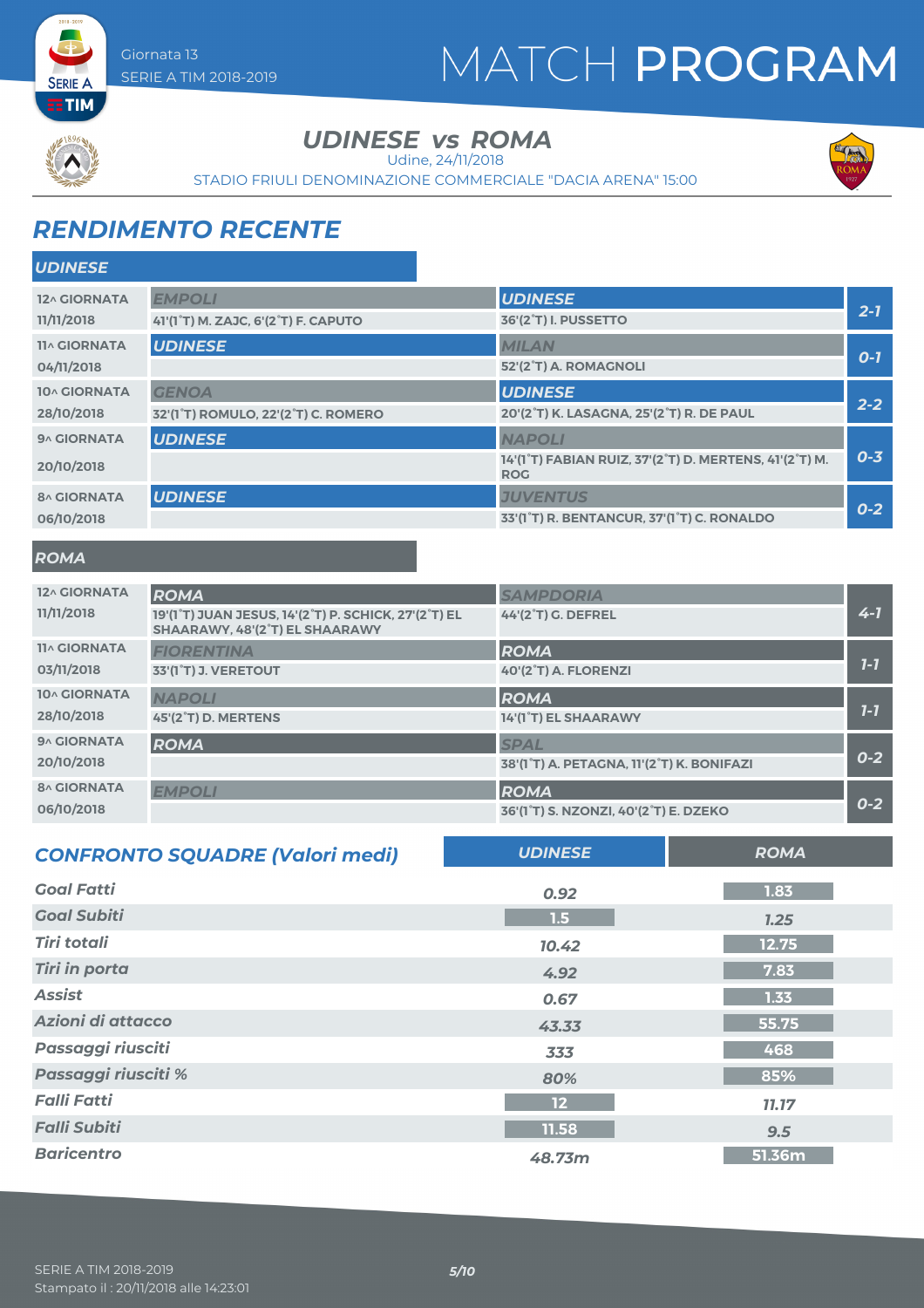## MATCH PROGRAM



### UDINESE *vs* ROMA

Udine, 24/11/2018

STADIO FRIULI DENOMINAZIONE COMMERCIALE "DACIA ARENA" 15:00



### *RENDIMENTO ATLETICO \**

SERIE A TIM 2018-2019

Giornata 13

| <b>UDINESE</b>              | Pres. (Min.) | Media (km) | <b>Media</b><br>print (Km) | <b>ROMA</b>             | Pres. (Min.) | Media (km) | <b>Media</b><br>Sprint (Km) |
|-----------------------------|--------------|------------|----------------------------|-------------------------|--------------|------------|-----------------------------|
| <b>6</b> S. FOFANA          | 12 (1158')   | 11.384     | 0.981                      | 42 S. NZONZI            | 10 (906')    | 11.291     | 0.658                       |
| 38 R. MANDRAGORA            | 11(953)      | 11.194     | 0.808                      | 8 D. PEROTTI            | 1(98)        | 10.916     | 0.778                       |
| <b>10 R. DE PAUL</b>        | 12 (1143')   | 10.541     | 0.972                      | <b>11</b> A. KOLAROV    | 10 (894')    | 10.499     | 0.998                       |
| <b>19</b> J. STRYGER LARSEN | 12 (1158')   | 10.076     | 0.882                      | <b>7</b> LO. PELLEGRINI | 9(713)       | 10.494     | 0.926                       |
| <b>15</b> K. LASAGNA        | 12 (1005')   | 9.929      | 0.925                      | <b>16</b> D. DE ROSSI   | 9(708)       | 10.043     | 0.588                       |
| <b>11</b> V. BEHRAMI        | 9(657)       | 9.811      | 0.69                       | <b>20 F. FAZIO</b>      | 10(848)      | 9.837      | 0.647                       |
| 2 M. WAGUE                  | 2(104)       | 9.734      | 0.544                      | <b>18</b> D. SANTON     | 5(395)       | 9.779      | 0.759                       |
| 17 B. NUYTINCK              | 10 (858')    | 9.671      | 0.353                      | 92 EL SHAARAWY          | 10 (835')    | 9.639      | 0.981                       |
| 5 W. EKONG                  | 12 (1093')   | 9.395      | 0.501                      | <b>5</b> JUAN JESUS     | 6(415)       | 9.421      | 0.524                       |
| <b>3</b> SAMIR              | 12 (1126')   | 9.232      | 0.801                      | 24 A. FLORENZI          | 10(775)      | 9.41       | 0.845                       |
| 72 A. BARAK                 | 7(331)       | 8.743      | 0.704                      | 9 E. DZEKO              | 11 (988')    | 9.35       | 0.671                       |
| 4 N. OPOKU                  | 4(267)       | 8.628      | 0.552                      | 44 K. MANOLAS           | 10 (890')    | 8.974      | 0.595                       |
| 18 H. TER AVEST             | 3(204)       | 8.098      | 0.705                      | 14 P. SCHICK            | 6 (320')     | 8.676      | 0.715                       |
| 16 D. MACHIS                | 8(416)       | 7.715      | 0.789                      | <b>15</b> I. MARCANO    | 4(285)       | 8.592      | 0.686                       |
| 23 I. PUSSETTO              | 11(688)      | 7.617      | 0.833                      | 17 C. UNDER             | 10(678)      | 8.324      | 0.752                       |
| 91 L. TEODORCZYK            | 8 (270')     | 4.512      | 0.375                      | 27J. PASTORE            | 7(402)       | 8.18       | 0.632                       |
| 77 M. D'ALESSANDRO          | 5(91)        | 2.868      | 0.316                      | 4 B. CRISTANTE          | 11(536)      | 8.017      | 0.482                       |
| 99 A. BALIC                 | 2(27)        | 1.323      | 0.141                      | 2 R. KARSDORP           | 2(104)       | 7.447      | 0.544                       |
| $9$ F. VIZEU                | 3(26)        | 1.128      | 0.11                       | <b>3</b> LU. PELLEGRINI | 3(148)       | 6.918      | 0.727                       |
|                             |              |            |                            | 22 N. ZANIOLO           | 3(111')      | 6.327      | 0.525                       |
|                             |              |            |                            | 34 J. KLUIVERT          | 7(307)       | 5.885      | 0.54                        |
|                             |              |            |                            | 19 A. CORIC             | 1(25)        | 2.517      | 0.26                        |

\* Le informazioni riportate sul Rendimento Atletico sono da intendersi riferite al periodo di permanenza nella squadra corrente.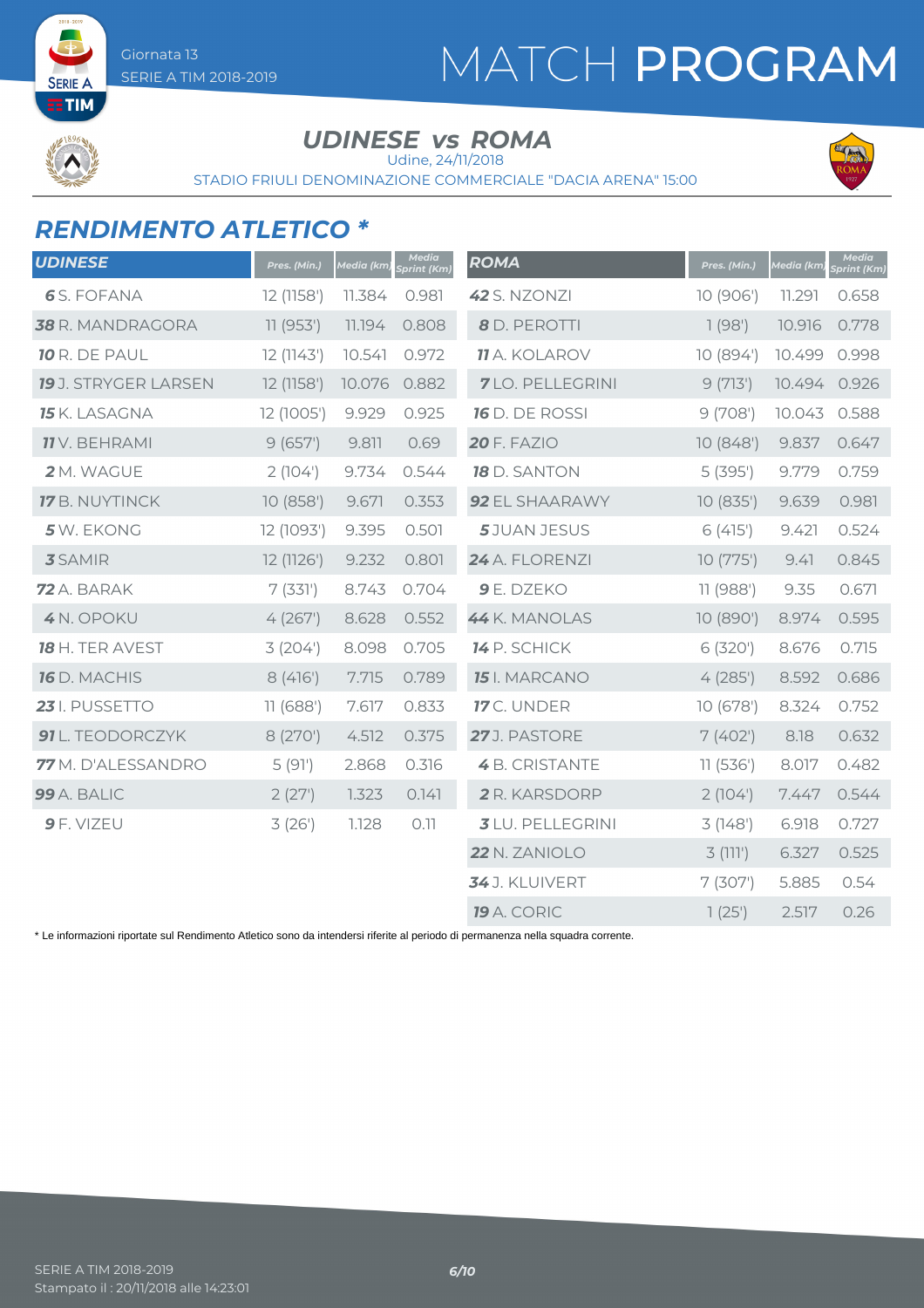## MATCH PROGRAM



**SERIE A** 

UDINESE *vs* ROMA

Udine, 24/11/2018

STADIO FRIULI DENOMINAZIONE COMMERCIALE "DACIA ARENA" 15:00



## *GLI INCONTRI DELLA 13 ^ GIORNATA*

| <b>UDINESE</b>  | <b>ROMA</b>         | 24/11/2018 15:00 |
|-----------------|---------------------|------------------|
| <b>JUVENTUS</b> | <b>SPAL</b>         | 24/11/2018 18:00 |
| <b>INTER</b>    | <b>FROSINONE</b>    | 24/11/2018 20:30 |
| <b>PARMA</b>    | <b>SASSUOLO</b>     | 25/11/2018 12:30 |
| <b>BOLOGNA</b>  | <b>FIORENTINA</b>   | 25/11/2018 15:00 |
| <b>EMPOLI</b>   | <b>ATALANTA</b>     | 25/11/2018 15:00 |
| <b>NAPOLI</b>   | <b>CHIEVOVERONA</b> | 25/11/2018 15:00 |
| <b>LAZIO</b>    | <b>MILAN</b>        | 25/11/2018 18:00 |
| <b>GENOA</b>    | <b>SAMPDORIA</b>    | 25/11/2018 20:30 |
| <b>CAGLIARI</b> | <b>TORINO</b>       | 26/11/2018 20:30 |

### *CLASSIFICA SERIE A*

|                     | <b>PTI</b>       | <b>GIOC</b> | <b>VINTE</b>     | <b>NULLE</b>            | <b>PERSE</b>            | GF | <b>GS</b> | <b>DIFF.RETI</b> |
|---------------------|------------------|-------------|------------------|-------------------------|-------------------------|----|-----------|------------------|
| <b>JUVENTUS</b>     | 34               | 12          | 77               | $\overline{I}$          | $\boldsymbol{O}$        | 26 | 8         | $+18$            |
| <b>NAPOLI</b>       | 28               | 12          | $\mathbf{9}$     | $\overline{I}$          | $\overline{2}$          | 26 | 13        | $+13$            |
| <b>INTER</b>        | 25               | 12          | 8                | $\overline{\mathbf{I}}$ | $\overline{3}$          | 22 | 10        | $+12$            |
| <b>LAZIO</b>        | 22               | 12          | $\overline{7}$   | $\overline{I}$          | 4                       | 78 | 14        | $+4$             |
| <b>MILAN</b>        | 21               | 12          | 6                | $\overline{3}$          | $\overline{3}$          | 21 | 76        | $+5$             |
| <b>ROMA</b>         | <b>19</b>        | 12          | 5                | 4                       | $\overline{\mathbf{3}}$ | 22 | 15        | $+7$             |
| <b>SASSUOLO</b>     | 79               | 12          | 5                | 4                       | $\overline{3}$          | 20 | 17        | $+3$             |
| <b>ATALANTA</b>     | 18               | 12          | 5                | $\overline{3}$          | 4                       | 23 | 14        | $+9$             |
| <b>FIORENTINA</b>   | 17               | 12          | 4                | 5                       | $\overline{3}$          | 78 | 10        | $+8$             |
| <b>TORINO</b>       | 17               | 12          | 4                | 5                       | $\overline{\mathbf{3}}$ | 17 | 15        | $+2$             |
| <b>PARMA</b>        | 17               | 12          | 5                | $\overline{2}$          | 5                       | 12 | 15        | $-3$             |
| <b>SAMPDORIA</b>    | 15               | 12          | 4                | $\overline{3}$          | 5                       | 16 | 15        | $+7$             |
| <b>CAGLIARI</b>     | 14               | 12          | $\overline{3}$   | 5                       | 4                       | 12 | 76        | $-4$             |
| <b>GENOA</b>        | 14               | 12          | 4                | $\overline{2}$          | 6                       | 17 | 26        | $-9$             |
| <b>SPAL</b>         | 13               | 12          | 4                | $\overline{I}$          | $\overline{7}$          | 11 | <b>19</b> | -8               |
| <b>BOLOGNA</b>      | 70               | 12          | $\overline{2}$   | 4                       | 6                       | 11 | 18        | $-7$             |
| <b>UDINESE</b>      | 9                | 12          | $\overline{2}$   | $\overline{\mathbf{3}}$ | $\overline{7}$          | 11 | 18        | $-7$             |
| <b>EMPOLI</b>       | $\mathbf{9}$     | 12          | $\overline{2}$   | $\overline{3}$          | $\overline{7}$          | 12 | 27        | -9               |
| <b>FROSINONE</b>    | $\overline{7}$   | 12          | $\overline{I}$   | 4                       | $\overline{7}$          | 70 | 25        | $-15$            |
| <b>CHIEVOVERONA</b> | $\boldsymbol{O}$ | 12          | $\boldsymbol{O}$ | $\overline{3}$          | $\mathbf{9}$            | 70 | 30        | $-20$            |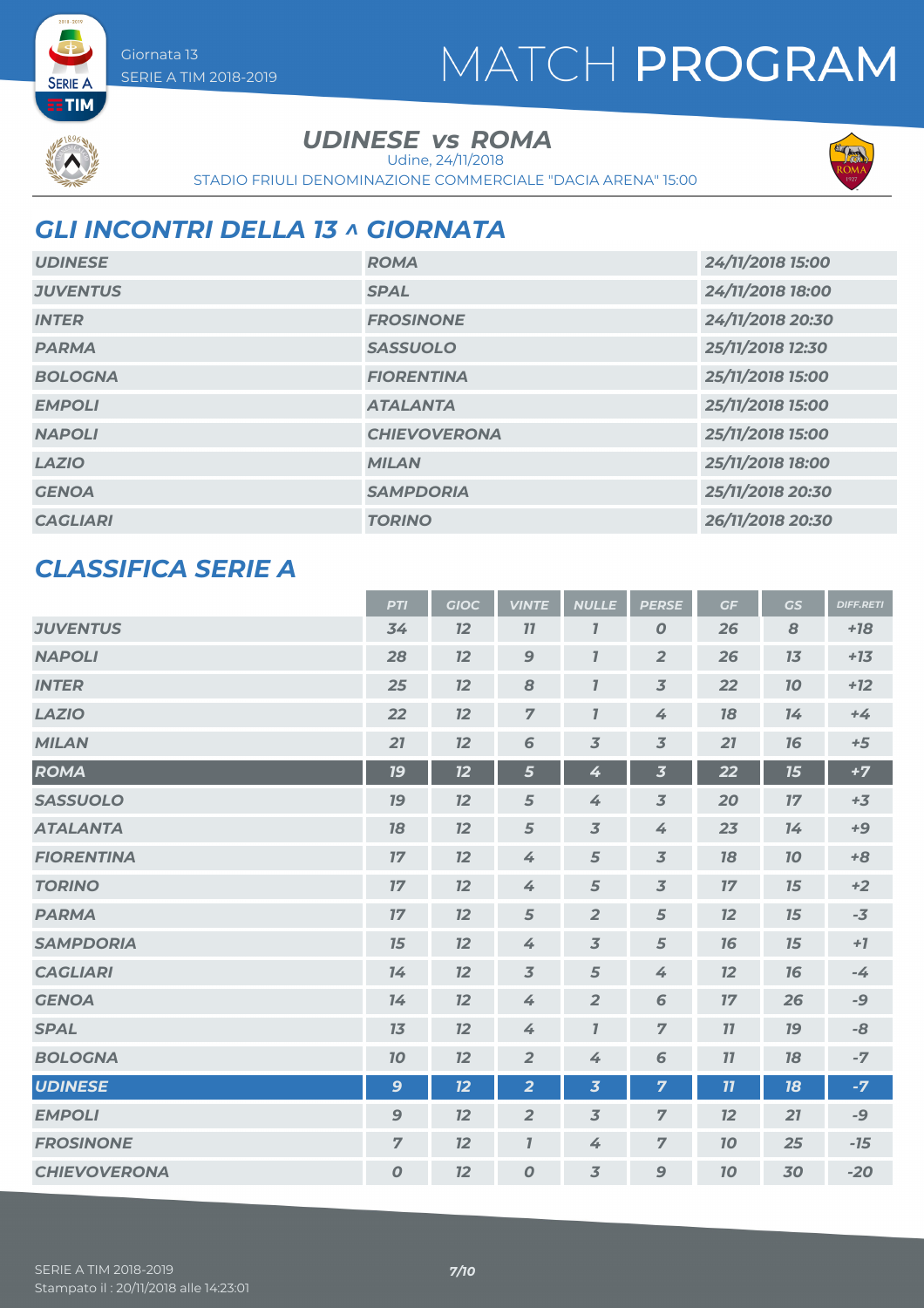MATCH PROGRAM





UDINESE *vs* ROMA

Udine, 24/11/2018

STADIO FRIULI DENOMINAZIONE COMMERCIALE "DACIA ARENA" 15:00



### *CLASSIFICA GIOCATORI*

SERIE A TIM 2018-2019

Giornata 13

| <b>RANKING MARCATORI</b> | <b>Gol(Rigore)</b> |
|--------------------------|--------------------|
| <b>K. PIATEK</b>         | <b>GEN</b> 9 (0)   |
| 2 C. IMMOBILE            | $LAZ$ 8(1)         |
| 2 C. RONALDO             | $JUV$ 8 (1)        |
| 4 M. ICARDI              | $INT$ 7(2)         |
| 4 L. INSIGNE             | <b>NAP 7(0)</b>    |
| 4 D. MERTENS             | $NAP$ 7(1)         |
| 7 L. PAVOLETTI           | CAG 6 (0)          |
| <b>7 F. CAPUTO</b>       | $EMP$ 6(1)         |
| 7 G. DEFREL              | <b>SAM 6 (0)</b>   |
| 10 M. MANDZUKIC          | $JUV$ 5 (0)        |

### *CLASSIFICA SQUADRE*

| <b>RANKING SQUADRE</b>           | <b>Gol - Media Gol</b>  |
|----------------------------------|-------------------------|
| <b>JUVENTUS</b>                  | 26<br>2.17              |
| <b>NAPOLI</b>                    | 2.17<br>26              |
| <b>ATALANTA</b><br>3             | 7.92<br>23              |
| <b>INTER</b><br>4                | 7.83<br>22              |
| ROMA<br>4                        | 7.83<br>22              |
| <b>MILAN</b><br>6                | 21<br>1.75              |
| <b>SASSUOLO</b><br>7             | 20<br>1.67              |
| <b>FIORENTINA</b><br>8           | 78<br>1.5               |
| <b>LAZIO</b><br>8                | 18<br>7.5               |
| <b>10 GENOA</b>                  | 1.42<br>17              |
| <b>TORINO</b><br>10 <sup>1</sup> | 1.42<br>17              |
| <b>SAMPDORIA</b>                 | 1.33<br>16              |
| <b>CAGLIARI</b><br>13            | 12                      |
| <b>13 EMPOLI</b>                 | 12<br>7                 |
| <b>13 PARMA</b>                  | 72                      |
| <b>BOLOGNA</b><br><b>16</b>      | $\overline{1}$<br>0.92  |
| <b>16 SPAL</b>                   | $\overline{1}$<br>0.92  |
| <b>16 UDINESE</b>                | 0.92<br>$\overline{11}$ |
| <b>CHIEVOVERONA</b><br>79        | 0.83<br>10              |
| <b>19 FROSINONE</b>              | 0.83<br>10              |

|           | <b>RANKING SQUADRE</b> | Tot Tiri - In Porta - Fuori |                  |        |    |
|-----------|------------------------|-----------------------------|------------------|--------|----|
|           | <b>JUVENTUS</b>        |                             | <b>180</b>       | 93     | 87 |
| 2         | <b>NAPOLI</b>          |                             | 176              | 89     | 87 |
| 3         | <b>ATALANTA</b>        |                             | 167              | 88     | 79 |
| 4         | <b>ROMA</b>            |                             | 153              | 94     | 59 |
| 5         | <b>MILAN</b>           |                             | 149              | 87     | 62 |
| 6         | <b>INTER</b>           |                             | 147              | 71     | 76 |
| 7         | <b>LAZIO</b>           |                             | 145              |        | 73 |
| 8         | <b>FIORENTINA</b>      |                             | 136              | 74     | 62 |
| 9         | <b>TORINO</b>          |                             | $\overline{128}$ | 65     | 63 |
| <b>10</b> | <b>UDINESE</b>         |                             | 125              | 59     | 66 |
| 77        | <b>SASSUOLO</b>        |                             | <b>120</b>       | 63     | 57 |
| 12        | <b>EMPOLI</b>          |                             | <b>777</b>       | 61     | 56 |
| 13        | <b>GENOA</b>           |                             | <b>116</b>       | 60     | 56 |
| 14        | <b>BOLOGNA</b>         |                             | <b>103</b>       | 45     | 58 |
| 15        | <b>CAGLIARI</b>        |                             | <b>101</b>       | 4<br>4 | 57 |
| 75        | <b>SPAL</b>            | <b>101</b>                  |                  | O      | 51 |
| 17        | <b>SAMPDORIA</b>       |                             | 95               | 51     | 44 |
| 18        | <b>CHIEVOVERONA</b>    | 9                           | 0                | 40     | 50 |
| 18        | <b>PARMA</b>           | 90                          |                  | 49     | 41 |
|           | <b>20 FROSINONE</b>    |                             |                  | 85 40  | 45 |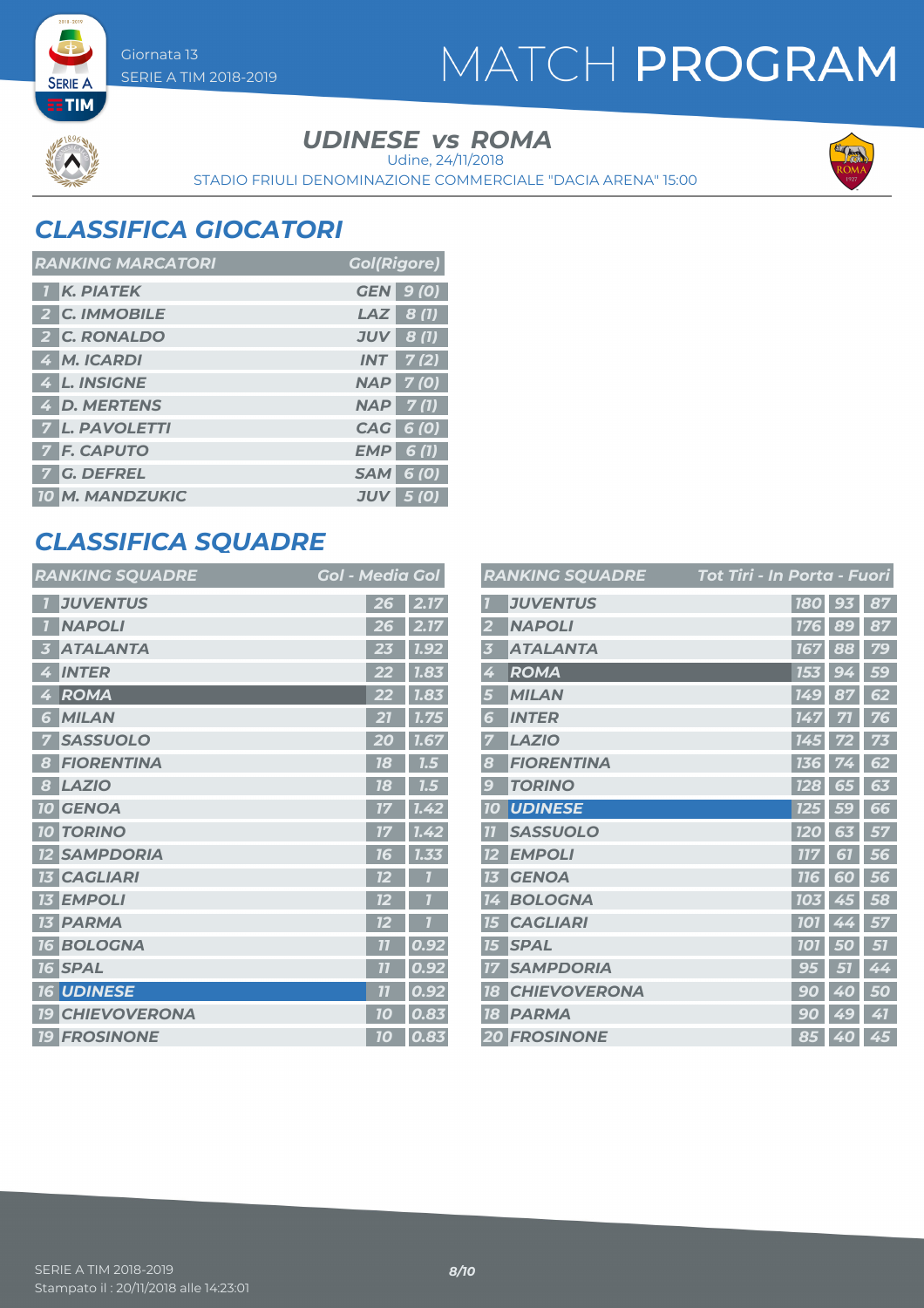## MATCH PROGRAM



**SERIE A** 

## UDINESE *vs* ROMA

Udine, 24/11/2018

STADIO FRIULI DENOMINAZIONE COMMERCIALE "DACIA ARENA" 15:00



| <b>RANKING SQUADRE</b> | Assist                  |
|------------------------|-------------------------|
| <b>NAPOLI</b>          | 16                      |
| <b>ROMA</b>            | 16                      |
| <b>ATALANTA</b>        | $\overline{14}$         |
| <b>JUVENTUS</b>        | 14                      |
| <b>INTER</b>           | 73                      |
| <b>MILAN</b>           | 13                      |
| <b>SAMPDORIA</b>       | 13                      |
| <b>SASSUOLO</b><br>8   | 12                      |
| <b>GENOA</b><br>9      | 77                      |
| <b>10 BOLOGNA</b>      | 9                       |
| <b>10 CAGLIARI</b>     | $\overline{\mathsf{C}}$ |
| <b>FIORENTINA</b>      | 8                       |
| <b>12 LAZIO</b>        | 8                       |
| <b>12 TORINO</b>       | 8                       |
| <b>12 UDINESE</b>      | 8                       |
| <b>16 EMPOLI</b>       | 5                       |
| <b>16 FROSINONE</b>    | 7                       |
| <b>16 SPAL</b>         | 7                       |
| <b>19 PARMA</b>        |                         |
| <b>20 CHIEVOVERONA</b> | 4                       |

| <b>RANKING SQUADRE</b>                 | Passaggi riusciti - % * |     |    |
|----------------------------------------|-------------------------|-----|----|
| <b>JUVENTUS</b>                        |                         | 547 | 88 |
| <b>NAPOLI</b>                          |                         | 537 | 87 |
| <b>INTER</b><br>k                      |                         | 485 | 85 |
| <b>MILAN</b><br>4                      |                         | 478 | 87 |
| <b>ROMA</b><br>5                       |                         | 468 | 85 |
| <b>ATALANTA</b><br>6                   |                         | 458 | 84 |
| <b>SASSUOLO</b><br>7                   |                         | 453 | 85 |
| <b>SAMPDORIA</b><br>8                  |                         | 436 | 82 |
| <b>EMPOLI</b><br>$\epsilon$            |                         | 429 | 83 |
| <b>10 LAZIO</b>                        |                         | 399 | 82 |
| <b>11 SPAL</b>                         |                         | 388 | 83 |
| <b>12 CAGLIARI</b>                     |                         | 383 | 80 |
| <b>CHIEVOVERONA</b><br>13 <sup>7</sup> |                         | 367 | 80 |
| <b>14 TORINO</b>                       |                         | 365 | 79 |
| <b>15 FIORENTINA</b>                   |                         | 350 | 79 |
| <b>16 UDINESE</b>                      |                         | 333 | 80 |
| <b>GENOA</b><br>$17\,$                 |                         | 315 | 78 |
| <b>FROSINONE</b><br>18                 |                         | 313 | 78 |
| <b>19 BOLOGNA</b>                      |                         | 271 | 75 |
| 20 PARMA                               |                         | 253 | 75 |

\* Valori medi per partita.

|                         | RANKING SQUADRE      | Tot. Parate - Media |                | <b>RAN</b>      |                    |
|-------------------------|----------------------|---------------------|----------------|-----------------|--------------------|
| $\mathbf{7}$            | <b>PARMA</b>         | 60                  | 5              |                 | $\mathsf{C}$       |
| $\overline{2}$          | <b>FROSINONE</b>     | 55                  | 4.58           | $\overline{2}$  | E                  |
| $\overline{\mathbf{3}}$ | <b>EMPOLI</b>        | 53                  | 4.42           |                 | A                  |
| 4                       | <b>BOLOGNA</b>       | 49                  | 4.08           | 4               | $\mathsf{C}$       |
| 5                       | <b>CHIEVOVERONA</b>  | 45                  | 3.75           | 5               | $\mathbf{I}$       |
| $6\phantom{1}6$         | <b>GENOA</b>         | 42                  | 3.5            | 3               | $\mathbf{\Lambda}$ |
| 7                       | <b>LAZIO</b>         | 39                  | 3.25           |                 | E                  |
| 8                       | <b>SPAL</b>          | 39                  | 3.25           | 8               | F                  |
| 9                       | <b>INTER</b>         | 38                  | 3.17           | 9               | J                  |
|                         | <b>10 CAGLIARI</b>   | 38                  | 3.17           | $70^{\circ}$    | $\mathsf{N}$       |
|                         | <b>11 UDINESE</b>    | 36                  | 3              | 77              | $\mathbf{L}$       |
|                         | <b>12 ROMA</b>       | 36                  | 3              | $\overline{12}$ | $ \mathsf{s} $     |
|                         | <b>13 SAMPDORIA</b>  | 35                  | 2.92           | 13              | F                  |
|                         | <b>14 TORINO</b>     | 35                  | 2.92           | $14$ $F$        |                    |
|                         | <b>15 FIORENTINA</b> | 31                  | 2.58           | 15              | ls                 |
|                         | <b>16 NAPOLI</b>     | 30                  | 2.5            | <b>16</b>       | $\overline{I}$     |
|                         | <b>17 SASSUOLO</b>   | 28                  | 2.33           | $17\,$          | $\mathsf{C}$       |
|                         | <b>18 MILAN</b>      | 27                  | 2.25           | 78              | F                  |
|                         | <b>19 ATALANTA</b>   | 26                  | 2.17           | <b>19 S</b>     |                    |
|                         | <b>20 JUVENTUS</b>   | 24                  | $\overline{2}$ | 20L             |                    |

|                 | <b>RANKING SQUADRE</b> | <b>Media Km</b> |
|-----------------|------------------------|-----------------|
| $\overline{1}$  | <b>CAGLIARI</b>        | 112.354         |
| 2               | <b>BOLOGNA</b>         | 111.852         |
| 3               | <b>ATALANTA</b>        | 110.999         |
| 4               | <b>CHIEVOVERONA</b>    | 110.399         |
| 5               | <b>INTER</b>           | 110.29          |
| 6               | <b>MILAN</b>           | 109.733         |
| 7               | <b>EMPOLI</b>          | 109.326         |
| 8               | <b>PARMA</b>           | 109.241         |
| 9               | <b>JUVENTUS</b>        | 108.366         |
|                 | <b>10 NAPOLI</b>       | 107.915         |
|                 | <b>11 LAZIO</b>        | 107.889         |
|                 | <b>12 SASSUOLO</b>     | 107.82          |
| 13              | <b>FIORENTINA</b>      | 107.677         |
|                 | 14 ROMA                | 106.922         |
|                 | <b>15 SPAL</b>         | 106.427         |
|                 | <b>16 TORINO</b>       | 106.386         |
| $17\phantom{.}$ | <b>GENOA</b>           | 105.938         |
|                 | <b>18 FROSINONE</b>    | 105.904         |
|                 | <b>19 SAMPDORIA</b>    | 105.863         |
|                 | <b>20 UDINESE</b>      | 105.504         |